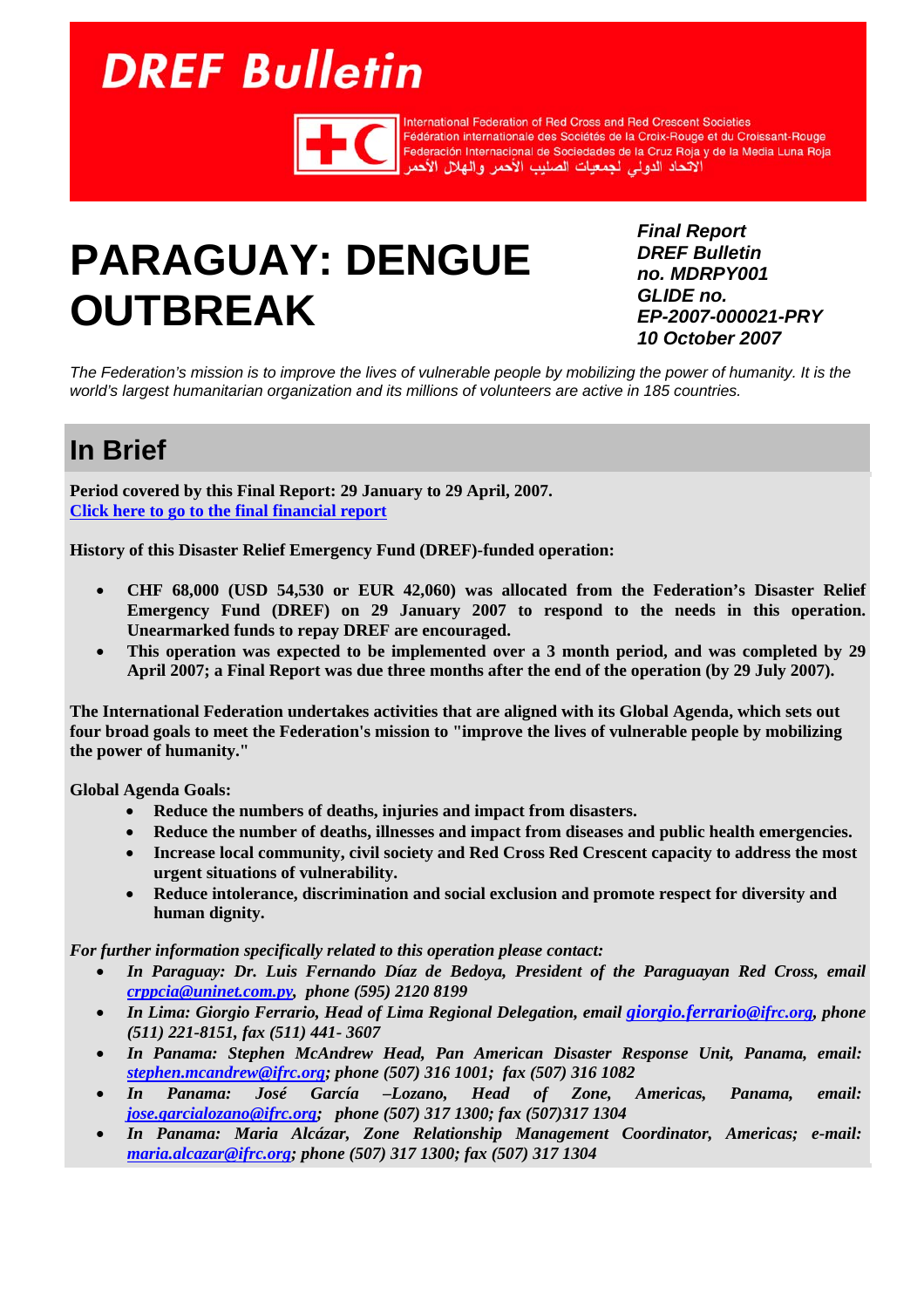• *In Geneva: Linda Stops, Operations Coordinator, e mail: linda.stops@ifrc.org; phone (41) 227304300* 

*All International Federation assistance seeks to adhere to the Code of Conduct for the International Red Cross and Red Crescent Movement and Non-Governmental Organizations (NGO's) in Disaster Relief and is committed to the Humanitarian Charter and Minimum Standards in Disaster Response (Sphere) in delivering assistance to the most vulnerable.*

*For longer-term programmes in this or other countries or regions, please refer to the Federation's Annual Appeal. For support to or for further information concerning Federation programmes or operations in this or other countries, or for national society profiles, please also access the Federation's website at [http://www.ifrc.org](www.ifrc.org)*

## **Background and summary**

In January 2007, Paraguay experienced an alarming increase in the number of cases of classic dengue fever due to an unusually high presence of the Aedes Aegiptys mosquito, the vector of the virus that causes dengue. Although dengue has been present in Paraguay and other neighbouring countries in the South American cone in recent years, the number of cases rapidly reached alarming proportions from December 2006 through to March 2007.

From the beginning of the year to the close of the operation at the end of April, the total number of cases registered by the Ministry of Public Health and Social Welfare (MoH) stood at approximately 28,000 confirmed cases of classic dengue fever. However, it was widely documented during the outbreak that real figures were far greater than official cases registered by the MoH, and that the actual number of suspected cases may easily have exceeded 100,000. 13 deaths were officially claimed by the virus, with six deaths attributed to hemorrhagic dengue/shock, five to classic dengue/visceral, and two with serotype unknown. The capital city of Asunción and the Central Department held the highest number of cases; however, the virus was detected nation-wide. The outbreak escalated rapidly from January to March, with the greatest number of cases detected early March and a reduction of cases registered towards the end of March and throughout April.

The rapid spread of the dengue virus, the large numbers of people susceptible to contracting the disease for a second time and a high density of the transmitter mosquito, led the Government to declare a nation-wide epidemiological alert on 12 January 2007, followed by a declaration of a national state of emergency on 27 February 2007. The MoH worked with a number of government agencies, including the Secretariat for the Environment (SE), to carry out preventative measures, such as fumigating neighbourhoods with insecticide, collecting rubbish and mobilizing teams of health promoters to work on dengue prevention at community level.

The Paraguayan Red Cross (PRC) worked since the onset of the emergency, and to respond to the worsening situation presented a 3-month Plan of Action designed with technical assistance from the Pan-American Disaster Response Unit (PADRU), with the aim of improving the conditions of the communities affected by the dengue outbreak, as well as working on the containment of the virus through prevention and awareness-raising actions supporting actions undertaken by the Government.

With the support of emergency funds from the Spanish Red Cross, the PRC was able to extend the operation and continue with its community awareness-raising activities throughout the months of May and June 2007. The Swiss Red Cross also supported the PRC Plan of Action in providing additional funding to both phases of the operation.

Within the framework of the project 'Safer communities: Disaster risk reduction in the Americas' supported by the Department for International Development of the United Kingdom (DFID), the PRC will continue to carry out awareness-raising talks on the prevention of dengue, supported by the distribution of educational materials until November 2007. In addition, given the likelihood of future outbreaks of the disease, regional branches continue to implement dengue prevention talks as part of their daily activities to ensure the sustainability of actions carried out during the operation.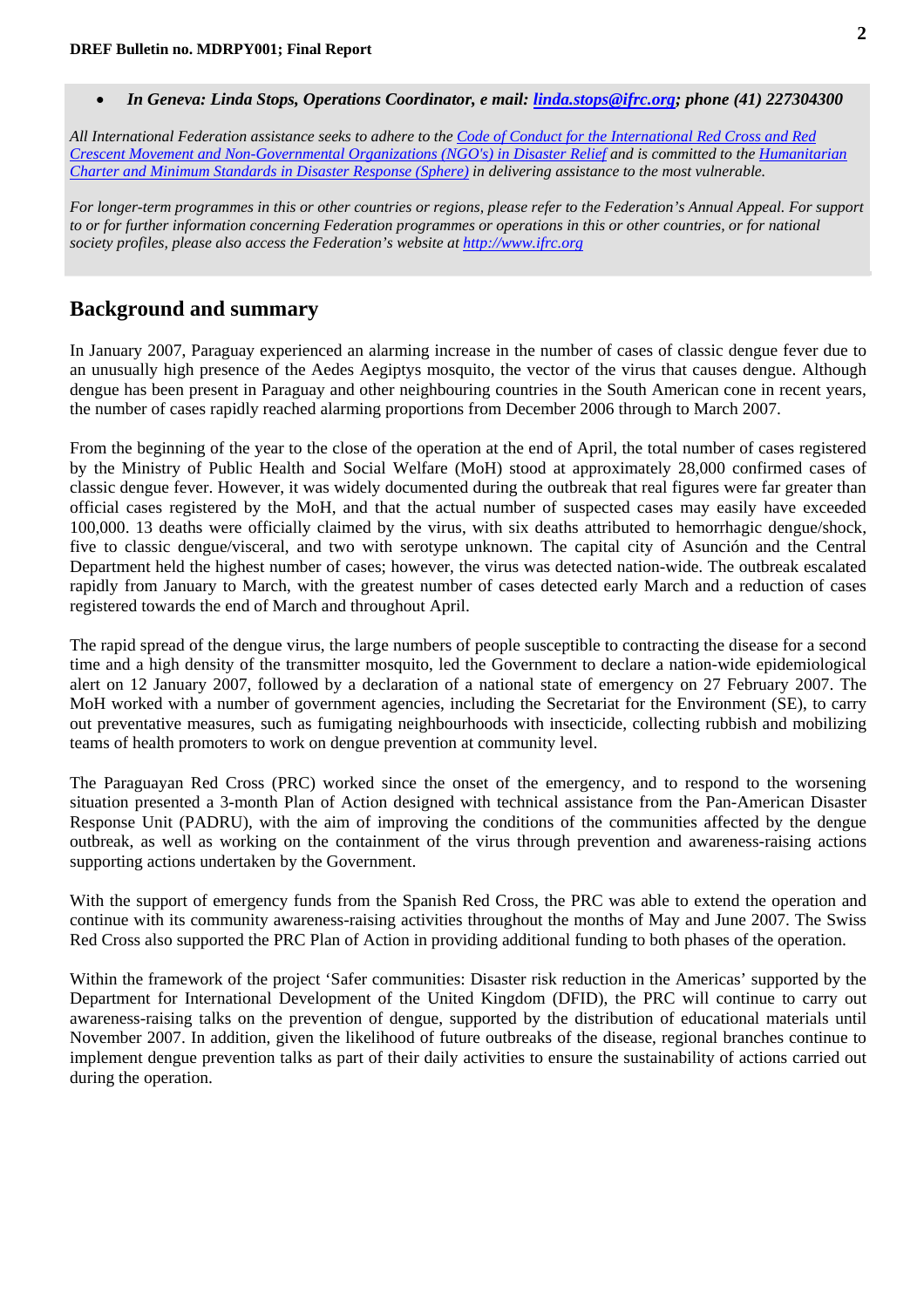## **Coordination**

The Secretariat of National Emergencies (SNE) assumed the role of coordinating actions between the various governmental and non-governmental actors involved in the response to the outbreak. The PRC, with permanent representation in this institution, participated in all meetings coordinating actions implemented during the outbreak.

In addition, the PRC held several meetings at central level with the MoH and Pan-American Health Organization (PAHO) in order to coordinate and synchronize all of the activities within the Plan of Action. Later, during the outbreak itself, the PRC worked closely with the MoH to coordinate actions to prevent the duplication of efforts, and to share results and findings of the work undertaken.

Coordination also took place to ensure that all activities were developed in accordance not only with community needs, but also in harmony with government actions. For the distribution of mosquito nets, close coordination was maintained with the MoH to identify needs. The development of the national awareness-raising campaign, "Gotas de Amor" ("Drops of love") and the community awareness-raising campaign "Prevengamos el dengue" ("Let's prevent dengue"), were developed by the PRC in coordination with the MoH and PAHO to ensure that all actions developed were complementary to the objective of preventing the spread of the virus. Finally, but importantly, the physicians of the medical centre opened by the PRC also worked closely with the MoH to guarantee that all patients were registered and treated in accordance with government standards and regulations.

As the PRC operation and government response were carried out in several key departments across the country, the National Society ensured that coordination also took place at regional and local levels. Each branch worked closely with local community leaders, local and regional branches of the MOH and health assistance centres, as well as with the relevant local authorities. Alliances were also forged with other organizations working in the field, including local voluntary firemen, the Armed Forces and the police.

The PRC received ongoing technical support from the Lima Regional Delegation and Pan American Disaster Response Unit (PADRU) in planning and implementing activities. The PRC maintained regular contact and provided regular and up to date information on the operation. At the onset of the emergency, a Disaster Management delegate from PADRU was mobilized to Paraguay to support the PRC in the implementation of its Plan of Action. A Regional Intervention Team (RIT) member with experience in health in emergencies was also deployed at the start of the operation to provide technical assistance to the PRC in implementing its activities.

The Netherlands Red Cross made a contribution of CHF 50,388 to this emergency through its Silent Emergencies Fund towards the Federation's Disaster Relief Emergency Fund (DREF).

## **Analysis of the operation – achievements and impact**

The PRC prepared a Plan of Action to support communities affected by the dengue outbreak in January 2007 for a period of three months. The Plan focused on three main areas: the provision of impregnated mosquito nets to protect patients in public health centres; community health care through the provision of medical care, medicines and other items to treat patients with the disease at the Mother-Child Hospital of the PRC; and awareness-raising at national and community levels on the prevention of dengue.

The Plan of Action targeted five departments at the regional level: Alto Paraná, Itapúa, Ñeembucú, Concepción and Amambay; and five areas in the Central Department: San Lorenzo, Mariano Roque Alonso, Ñemby, Itá and Capiatá, as well as the capital city of Asunción.

#### **Locations targeted by the PRC Plan of Action:**

| <b>Department</b> | <b>Region</b> |
|-------------------|---------------|
| Central           | Asunción      |
|                   | Capiatá       |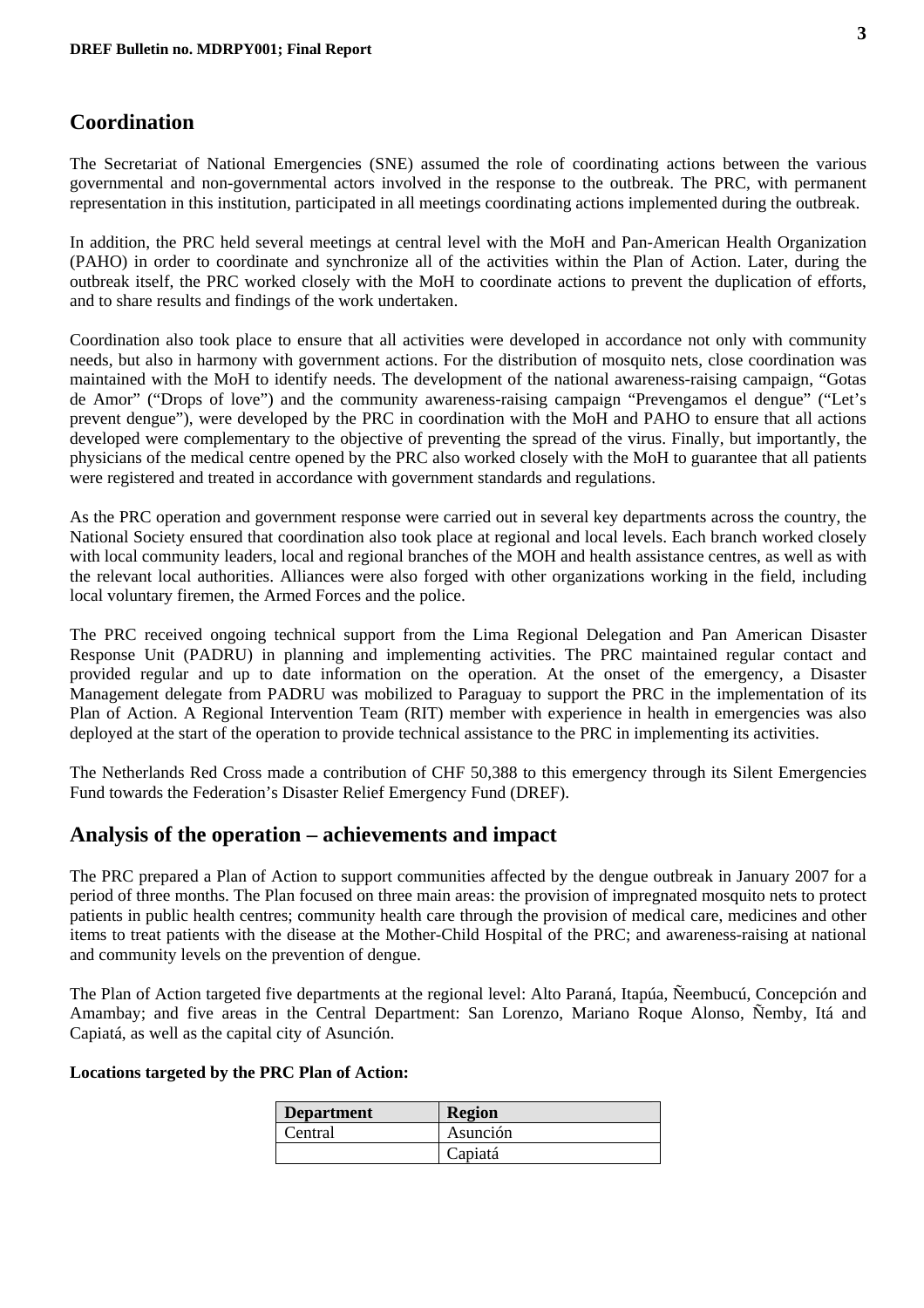|             | Itá                              |
|-------------|----------------------------------|
|             | Mariano Roque Alonso             |
|             | <b>Nemby</b>                     |
|             | San Lorenzo                      |
| Altó Parana | 10 <sup>th</sup> Sanitary Region |
| Amambay     | 13 <sup>th</sup> Sanitary Region |
| Concepción  | 1 <sup>st</sup> Sanitary Region  |
| Itapúa      | $7th$ Sanitary Region            |
| Neembucu    | 12 <sup>th</sup> Sanitary Region |

In general, the beneficiaries of this operation were the communities directly affected by dengue, and those who were considered particularly vulnerable, such as single mothers, people with limited economic resources, people with physical or mental disabilities, and people who suffered from dengue or who were most vulnerable to infection. The beneficiary numbers for each individual intervention are indicated under each action.

#### **Relief**

#### **Objective 1: Distribution of 1,000 impregnated mosquito nets to MoH health centres to protect hospitalized patients.**

Following detailed PRC needs assessments undertaken with the MoH, impregnated mosquito nets in line with Federation requirements were procured in Panama with support from PADRU, stored and delivered to regional branches at strategic points throughout the country, and then distributed as required to local assistance centres.

A total of 861 mosquito nets were distributed to PRC branches, of which 816 were delivered to over 47 public health centres according to needs designated by the MoH in the Central Department, Alto Paraná, Itapúa, Ñeembucú, Concepción and Amambay. Mosquito nets were distributed by the PRC headquarters, regional branches and with the support of volunteers from local branches and members of communities themselves.

| Location              | <b>Distributed to Regional branch</b> | <b>Delivered to MoH health centres</b> |  |  |
|-----------------------|---------------------------------------|----------------------------------------|--|--|
| Asunción              | 263                                   | 263                                    |  |  |
| Sub Regional branches | 432                                   | 387                                    |  |  |
| Regional branches     | 166                                   | 166                                    |  |  |
| <b>TOTAL</b>          | 861                                   | 816                                    |  |  |

#### **Number of mosquito nets distributed to PRC branches and MoH health centres:**

Monitoring visits conducted in Asuncion and the five regional sub-branches of the Central Department indicated that whilst the majority of the mosquito nets were used fully, in a few health centres they were under-utilized.

Despite conducted needs assessments in the initial planning phases of the operation, and again reconfirming needs at central, regional and local levels, not all of the nets were delivered and installed, or utilized by all of the local health authorities. Initially the PRC and MoH identified 14 health centres as recipients of the nets, but following continuous needs analysis during the operation this figure was increased to 47 health centres in total.

#### **Impact**

At the close of the operation, at least 816 people treated in health centres benefited from the use of the impregnated mosquito nets. Given the fact that the mosquito nets will have been used by more than one patient during the



PRC volunteers distributing mosquito nets to a health centre in Capiatá in the Central Department. **Source: Paraguayan Red Cross**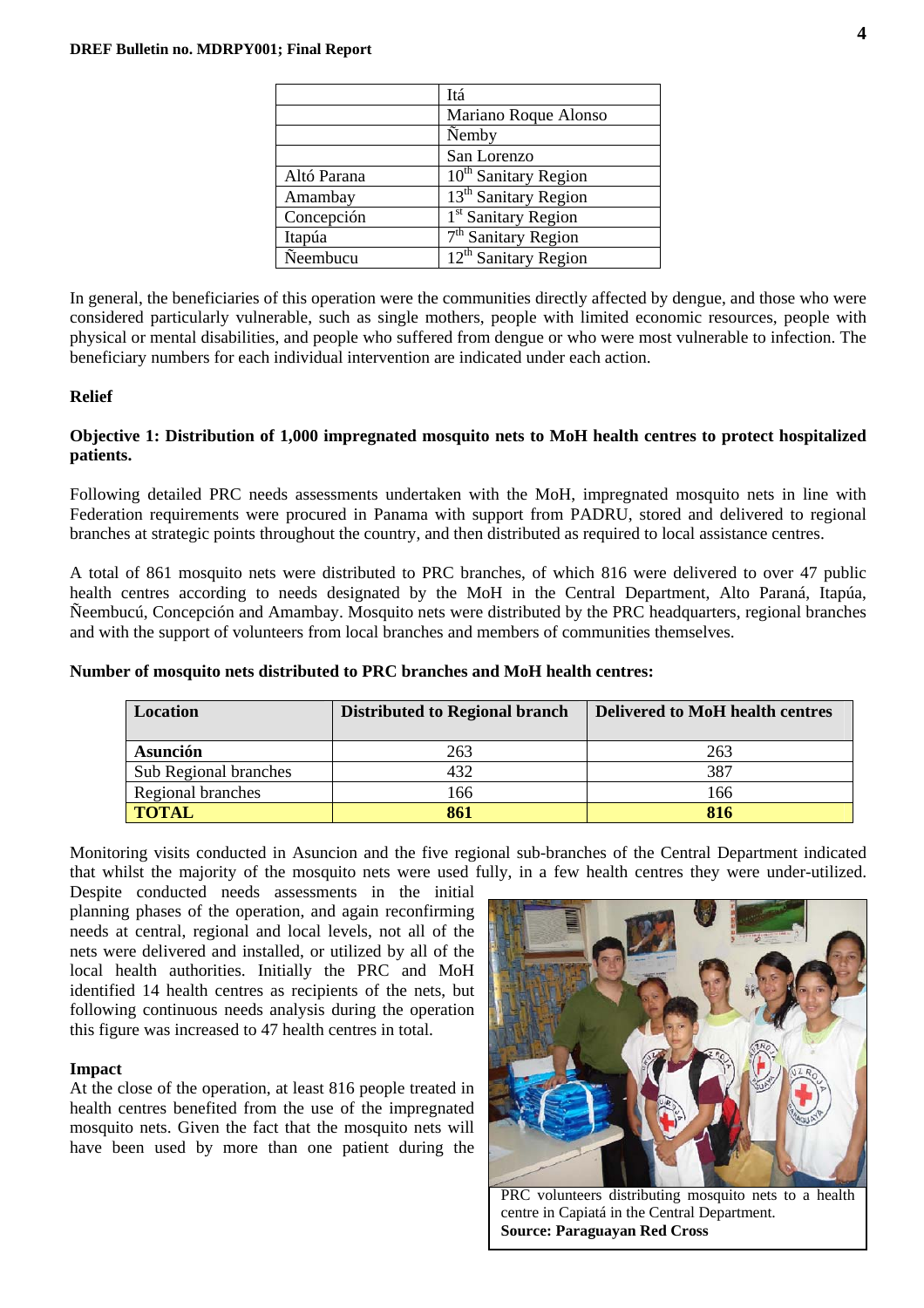#### **DREF Bulletin no. MDRPY001; Final Report**

operation, and that they will continue to be used in the near future, the total number of beneficiaries is potentially greater. In addition, whilst fewer mosquito nets were delivered than originally foreseen, a greater geographical area was reached.

#### **Constraints**

Monitoring the delivery, installation and use of the nets indicates some of the constraints faced. In a few cases, in particular some hospitals in Asunción and Alto Paraná, directors insisted that the nets were not necessary, given the low number of patients hospitalized with the virus. Some health centres did not give a level of urgency to the virus, due to the fact that only patients presenting symptoms of the hemorrhagic strain or those presenting complications were hospitalized. In these centres, the nets were not considered necessary for others who could be at risk, and there was therefore some hesitancy in their use.

In future operations it would be useful to ensure continued communication with local health authorities on the necessity of using mosquito nets in the containment of the virus, as well as providing increased assistance to the MoH in the identification of the health centre necessities. Additional recommendations include extending the geographical area of recipient health centres, and providing additional technical assistance to health centres in the installation of the mosquito nets.

The PRC has distributed a further 112 nets to regional branches in strategic points identified as areas vulnerable to future outbreaks, and the national relief department has retained the remaining mosquito nets in the event of a new dengue outbreak.

#### **Health**

#### **Objective 1: Affected communities benefit and increase their knowledge through national public awareness campaigns and community activities on dengue prevention.**

The PRC organized two national campaigns to work on dengue prevention and containment during the outbreak, supported by a RIT member specialized in health in emergencies who assisted in all technical aspects of the development of the campaigns. The first campaign, *"Prevengamos al dengue*," promoted dengue prevention at community level with talks organized by PRC volunteers. The second campaign, *"Gotas de Amor,"* worked at national level through the mass media.

#### **Community Education campaign "Prevengamos el dengue" ("Let's prevent dengue")**

The PRC developed a national education campaign via the afore-mentioned regional branches to work on the prevention of the disease at community level, with activities carried out by volunteers working on issues such as transmission, detection, patient-care, as well as preventative measures.

Training workshops on health in emergencies and dengue prevention were organized in early February for trainers from regional and sub-regional branches, drawing up action plans in all the regional branches to roll out the campaign in all the regions identified as priority areas. Replica workshops took place shortly afterwards with volunteers at local levels, to build capacity to conduct awareness-raising talks on dengue prevention and community health promotion activities in their communities.

Awareness raising talks during the operation took place in communities of all of the PRC regional and sub-regional branches from 19 February until 30 April. Talks were carried out by volunteers working on a house-by-house, community-by-community basis, as well as in schools and other community focal points, such as neighbourhood commissions and clubs.

Whilst the PRC planned to reach a total of 28 communities in the Central Department, and 21 communities in the Departments of Amambay, Alto Paraná, Concepción, Itapúa and Neembucu, a total of **85 communities** were reached:

|  | Department | Number of communities | Number of communities | <b>Fulfilment of</b> |
|--|------------|-----------------------|-----------------------|----------------------|
|--|------------|-----------------------|-----------------------|----------------------|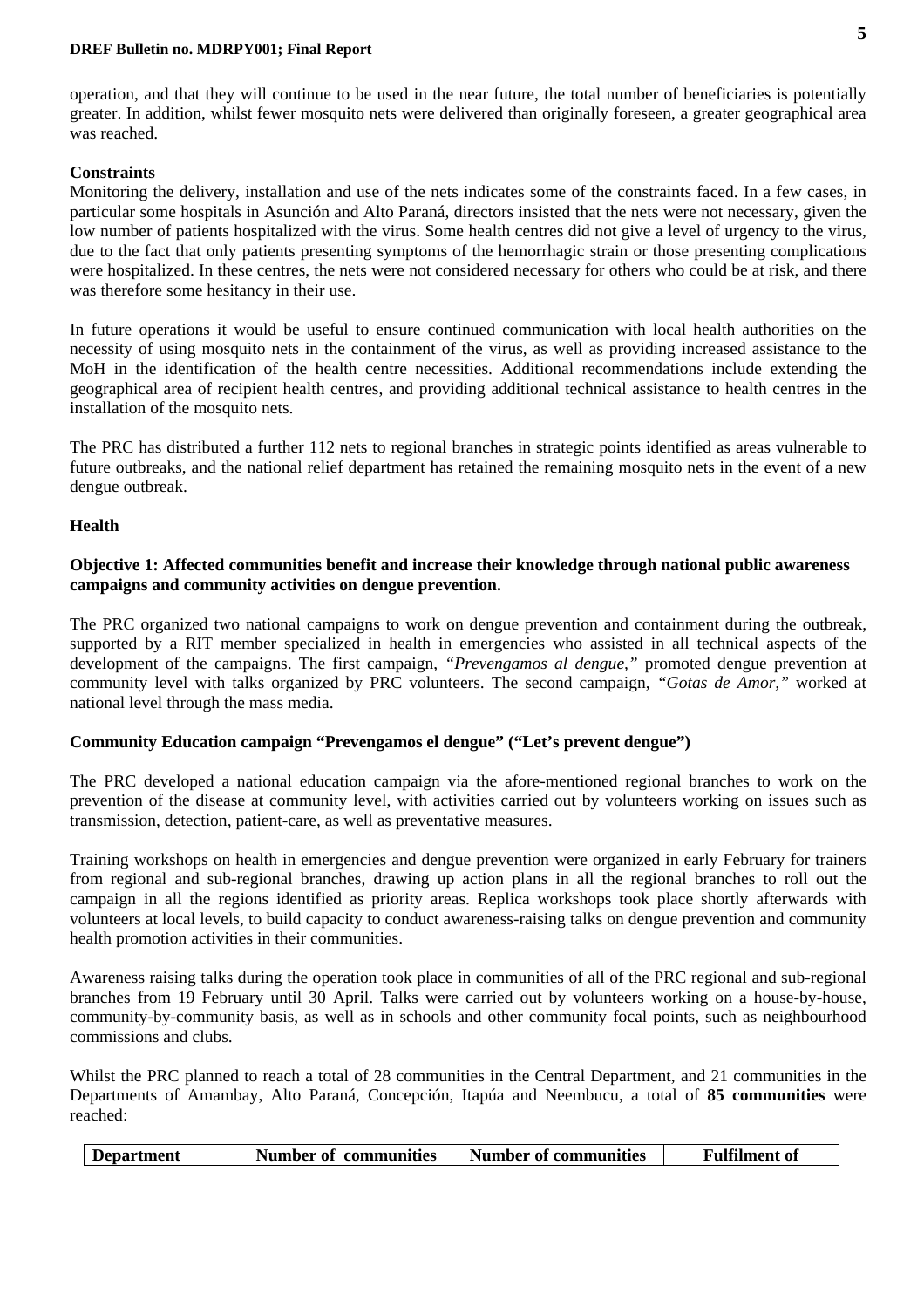|              | expected to be reached | reached | objective |
|--------------|------------------------|---------|-----------|
| Asunción     |                        |         | 100%      |
| Central      | 16                     | 37      | 231%      |
| Amambay      | o                      |         | 17%       |
| Alto Paraná  |                        |         | 200%      |
| Concepción   |                        | 26      | 325%      |
| Itapúa       |                        |         | 50%       |
| Neembucu     | 8                      | 10      | 125%      |
| <b>Total</b> | 49                     | 85      | 150%      |

The PRC mobilized a total of **608 volunteers** (revised from previous figures), exceeding its initial target of 365 volunteers. Of these, 283 were PRC volunteers and 325 were community volunteers who carried out **dengue prevention talks** at community level. Community volunteers also included students formed into school teams who worked in their local communities in order to further disseminate information on the prevention of dengue.



Left: Young volunteers carrying out awareness raising talks on the prevention of dengue in communities in Asunción and Mariano Roque Alonso in the Central Department.

**Right:** PRC volunteers carrying out awareness raising talks.

#### **Source: Paraguayan Red Cross**

Informative materials, including a six-page leaflet produced by the PRC, were distributed to families and throughout communities to facilitate awareness-raising. The design of the leaflet linked elements from the national awarenessraising campaign (outlined below) to ensure continuity of information within both campaigns organized by the PRC. In order to increase visibility, official Red Cross t-shirts were designed and distributed to the volunteers who supported the activities within communities.

#### **National awareness raising campaign: "Gotas de Amor" ("Drops of love")**

The national campaign was developed in coordination with the MoH and the PAHO, with the aim of raising the general public's awareness on voluntary blood donation, and addressing common myths and fears prevalent in Paraguay regarding blood donation, in part due to a lack of appropriate information on the subject.

The nation-wide awareness-raising campaign started on 20 March via publicity spots on national television channels, radio stations and the press. The publicity campaign was broadcast by the following different mass media channels until the end of April:

- **Radio:** 60 second radio spots on 3 AM radio stations and 7 FM radio stations with national and local coverage.
- **Television:** 45 second spots on 4 national channels (Channels 2, 4, 9 and 13) and 2 cable channels.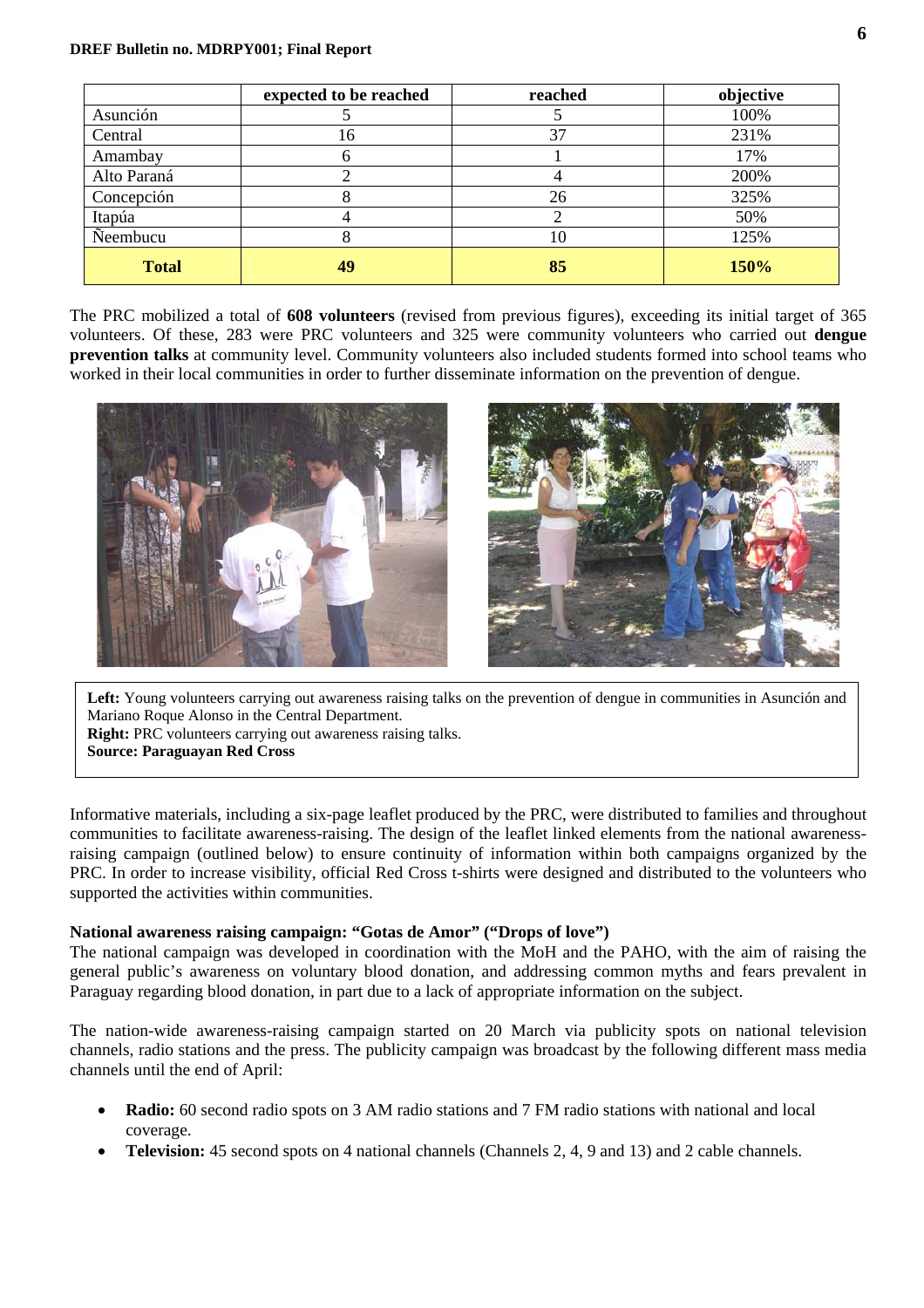#### **DREF Bulletin no. MDRPY001; Final Report**

• **Press:** graphic spots in 2 magazines and 5 newspapers.

The PRC was in constant contact with the different media channels to negotiate increased coverage and reach a maximum number of beneficiaries. Whilst the PRC was able to successfully negotiate a significant number of donated emissions, in general, this tactic was more successful with local media, such as local television channels and community radio stations, than with the national media.

#### **Impact**

Through the **community education campaign**, the PRC conducted a total of 11,238 visits, and reached 10,591 families or 52,955 people (based on five people per family) during the operation. A further 6,853 visits reaching 23,029 people were carried out during the second phase of the operation, with funding from the Spanish Red Cross and Swiss Red Cross.

Volunteers managed to gain access to 91 percent of the 11,238 houses visited; the remainder were either closed or abandoned. In general, field coordinators noted that families were very receptive to the talks and that this greatly facilitated the work undertaken. The information available from other sources to communities during the outbreak varied and not everything was accurate; the talks have therefore served to clarify doubts and dispel commonly held myths on the disease, as well as providing clear information on how to prevent dengue or how to identify symptoms of the disease.

Thanks to the commitment of volunteers carrying out visits, a far greater number of houses were visited and communities reached than originally planned. The national education campaign therefore had a much greater impact then was initially foreseen. The active and dynamic contribution of volunteers was of vital importance to reach this high number of people, which besides dengue prevention also addressed other health and hygiene topics, and therefore potentially had additional positive impacts on the quality of life of the populations visited.

During the house-by-house visits, volunteers detected potential mosquito breeding areas and potential cases of dengue patients. The talks also served to highlight community needs and requests for government action such as the need for further fumigation, effective waste-collection and disposal systems, cleaning regulations for abandoned or empty plots of land, increased medical assistance to diagnose and transfer patients to local health care centres, and the provision of more health care workers, medical supplies and overall support from local health care centres. These community requests and the information collected by the volunteers were shared with the local authorities during and after the campaign in the attempt to ensure an improved response to future outbreaks.

The campaign also had a significant impact at an institutional level, increasing visibility not only in the communities, but also in the public domain in general. Activities also had positive impacts within the institution promoting increased coordination within the different departments to implement the campaign, and promoting links with other external actors working in the field, including governmental and non-governmental organisations.

#### **Constraints**

Through the **national awareness raising campaign**, the PRC hoped to reach the population of the whole country, living in both urban and rural areas, targeting all age groups. To this end, the campaign was disseminated via mass media channels in both Spanish and Guaraní, and targeted all age groups to ensure dissemination of the campaign's message to a maximum number of people possible.

Despite the considerable efforts to negotiate an increased number of transmissions per media channel, the national awareness raising campaign had a low impact overall, given the high unit cost of implementing such a campaign in the mass media, and the dependence of the PRC strategy on securing reduced cost and/or donated transmissions. Although the PRC successfully negotiated a significant number of free publicity spots with mainly local channels, little free space was granted by the key national channels and thus the campaign was not disseminated as widely as hoped. Furthermore, although the campaign was disseminated during the outbreak, given the cycle of the virus and the reduction in the number of cases towards the end of March and beginning of April, the message of promoting voluntary blood donation in reality was disseminated late and did not have such an impact as a result.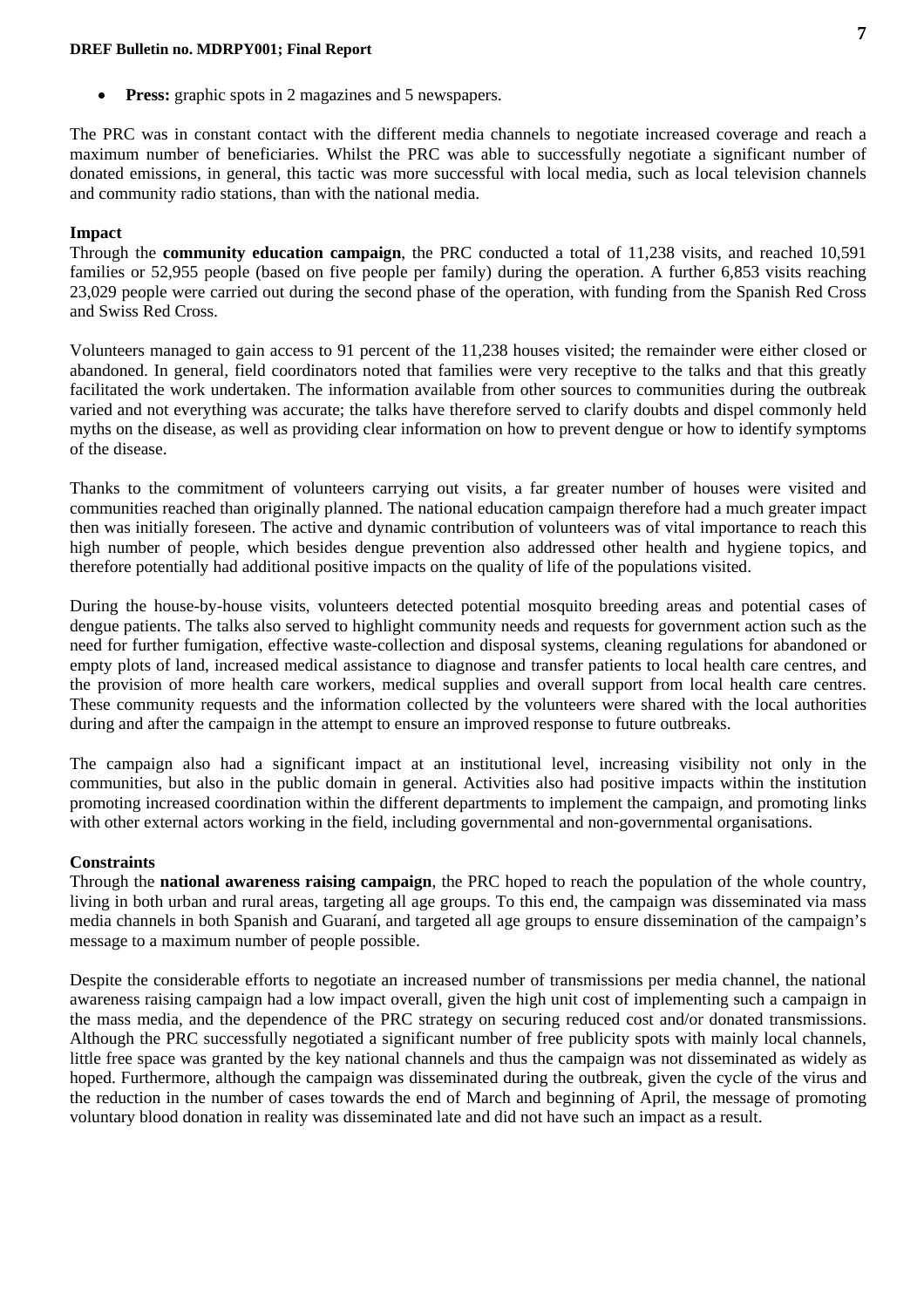#### **DREF Bulletin no. MDRPY001; Final Report**

In retrospect, it is clear that in order to develop future high-impact mass-media campaigns, a revised strategy will be required, taking into account an optimum number of transmissions, and perhaps including the consolidation of strategic alliances with governmental and/or corporate partners to ensure that messages are disseminated effectively.

#### **Objective 2: The PRC medical-attention centre opened to treat those affected by the virus, benefits from the provision of medication and other supplies required to effectively treat the disease.**

Two 24-hour medical attention centres for adults and children located in the Mother-Child Hospital of the PRC in Asunción were opened on 19 February, to diagnose, treat and transfer potential dengue patients. Treatment was provided free of charge to both adults and children, in order of urgency, and particular attention was provided to those from the most vulnerable sectors of society.

In order to set up the medical attention centres, a number of preparatory activities took place, including the seeking of quotations and the purchasing of medicines and other medical items in line with Federation standards (blood bags for extraction and transfusion, test kits, syringes etc.), as well as the structuring of vital human resources to facilitate the consultancy of patients, and visibility of the action in the capital's media to advise potential patients of the service provided. Close coordination was required with the MoH in the setting up of the medical centres, primarily to coordinate actions in the provision of health care, in clarifying clinical issues and throughout the development of the outbreak, in providing information on potential and confirmed cases of dengue. Close collaboration with local laboratories and other medical centres was both efficient and invaluable in the service provided to potential dengue patients.

#### **Consultations at the Dengue Medical Centres at the PRC's Mother-Child Hospital:**

| <b>Period covered</b> | <b>Total consults</b> | <b>Total confirmed cases of</b><br><b>Classic Dengue</b> | Total suspected cases of<br><b>Classic Dengue</b> |
|-----------------------|-----------------------|----------------------------------------------------------|---------------------------------------------------|
| 19/02/07 - 04/05/07   | 94                    |                                                          | 70                                                |

Of the total number of consultations, 72% were women, 28% were men and 21% were children under the age of 14. In addition to the diagnosis, treatment and transfer of patients, the personnel of the centres also provided information on dengue prevention to potential dengue patients and the general public requiring information on the subject.

Thanks to support from Swiss Red Cross, medicines and other medical items were made available to treat 400 dengue patients if required depending on the development of the outbreak and to run a 100-person blood-donor programme to treat potential hemorrhagic patients.

#### **Impact**

This objective was met as patients treated at the medical attention centres received medical attention, free medication and the provision of valuable information on the diagnosis and care of dengue patients, and on the prevention of the virus.

Although fewer patients were treated than originally provided, the number of consultations directly correlates to the number of cases of dengue registered by the MoH during the outbreak. It can be noted therefore, that if the outbreak had continued to evolve as projected, the PRC would have been in a position to cover the needs of all potential patients seeking medical assistance at the centre.

Due to the development of the outbreak and the existence of sufficient dengue services, the planned establishment of a programme of blood donation did not prove to be necessary.

#### **Constraints**

The fact that the medical centres reached approximately 50% of the planned intake of patients could be attributed to a series of different factors. Whilst it is possible that families and the government took the necessary measures to reduce cases of dengue; this appears unlikely given the development of the outbreak and the government's limited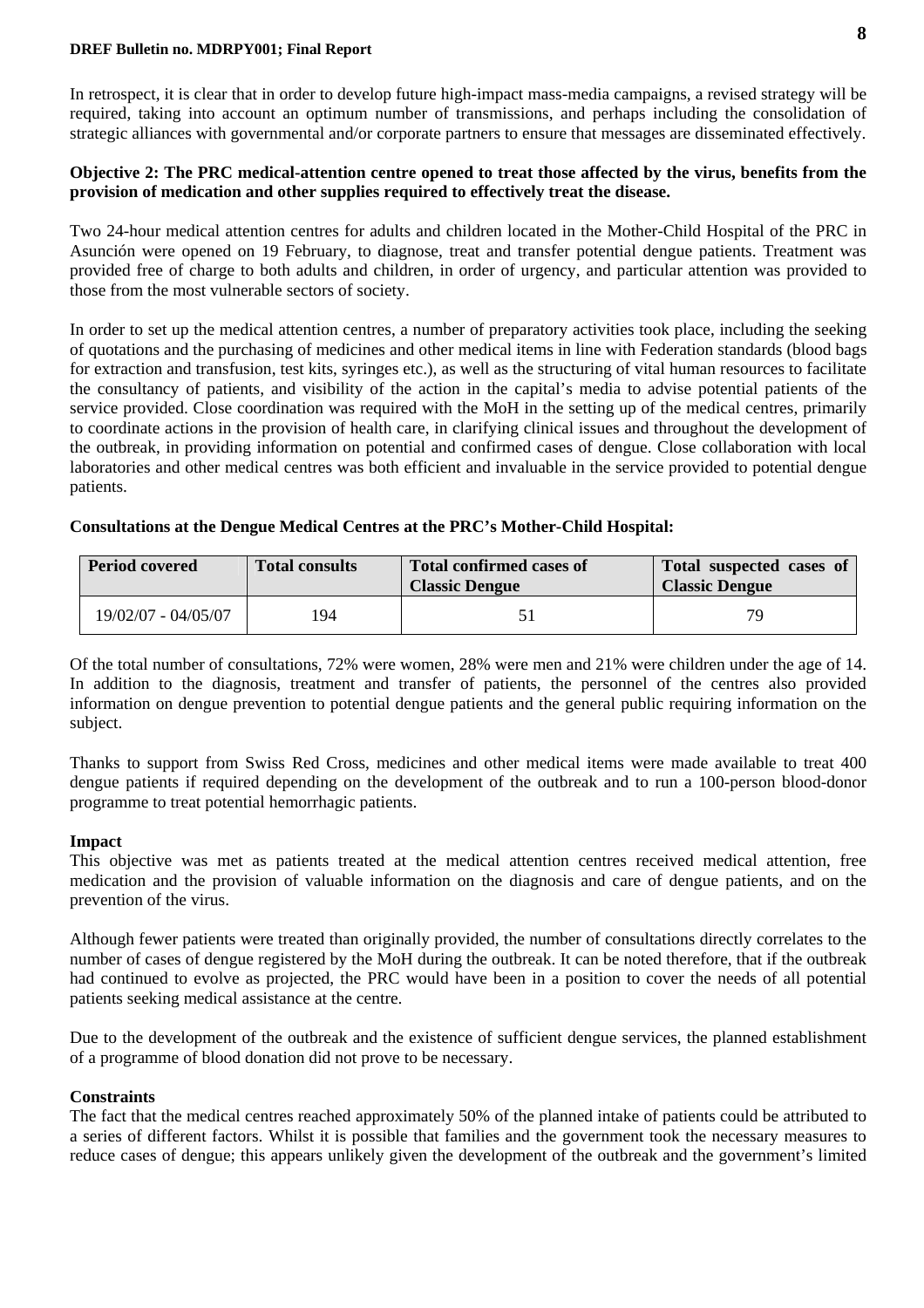resources in health. More plausible is the fact that during the outbreak there was a very high incidence of selfmedication for potential symptoms of the disease which directly affected the number of consultations made at the centres.

#### **Communications**

Communications played a major role in the operation, via the two awareness-raising campaigns, firstly, on the risks and the prevention of dengue at community level, and secondly, a nation-wide mass media campaign on the necessity of voluntary blood donation. The second campaign required a series of intense negotiations with the national media channels to attain reduced rates for spots, and in some cases, free spots were provided and additional announcements made. Local and community channels were particularly receptive to supporting the PRC in the awareness-raising campaign.

A communications plan to promote the PRC's actions in dengue prevention was developed and addressed five main target audiences: directly affected communities, populations vulnerable to contracting dengue, government authorities, donors and the Red Cross Movement. Several articles and interviews were published and broadcast to promote individual lines of action, including, the distribution of impregnated mosquito nets, the opening of the medical centres, the community awareness raising campaign, and the operation as a whole.

In terms of sharing information, several situation reports were issued through the Disaster Management Information System (DMIS) on the global Federation website to ensure timely updates. In addition, the PRC and Federation regional and global websites published information on the operation, with special sections created on the Federation's regional website [– www.cruzroja.org](www.cruzroja.org) – and on the PRC website [www.cruzroja.org.py.](www.cruzroja.org.py) 

#### **Lessons learned**

Although the different actions undertaken have clearly varied in their impact, an analysis of the operation's results indicates that the operation had a substantial impact overall in supporting the containment of the virus and in improving the conditions of those affected.

The main recommendations for future actions include:

- **Donation of impregnated mosquito nets to MoH health centres:** The operation revealed that in future operations it would be useful to coordinate more closely with the MoH in conducting accurate needs assessments in health centres, and possibly an extension of the geographical area of such interventions. In addition and perhaps most importantly, there is a need for increased communication via official channels on the usefulness and necessity of using the nets to effectively contain the spread of the virus.
- **Community education campaign 'Prevengamos al Dengue:'** Efficient coordination between the PRC headquarters, local branches, local authorities, local community leaders and the strong commitment of the volunteers was paramount to the successful development, implementation and reach of this campaign.
- **National awareness raising campaign 'Gotas de Amor:'** In order to develop a national campaign by mass media, at least a month of intense broadcasting is needed followed by 2-3 weeks of repetition of spots at a less intensive level. Although the impact of the campaign was limited, it opened up opportunities for future campaigns through the forming alliances with different media channels, governmental or corporate partners to promote key PRC messages. The PRC offices for Resource Mobilisation and Communication are establishing links to consolidate alliances for future projects.
- **Provision of medicine and other supplies to the PRC medical attention centres:** Given the significant number of people self-medicating for symptoms of the virus, continued awareness-raising is required on the importance of the diagnosis, registration and care of patients.

Beyond the impact of the operation's individual objectives, the operation also had positive effects on the PRC as a whole: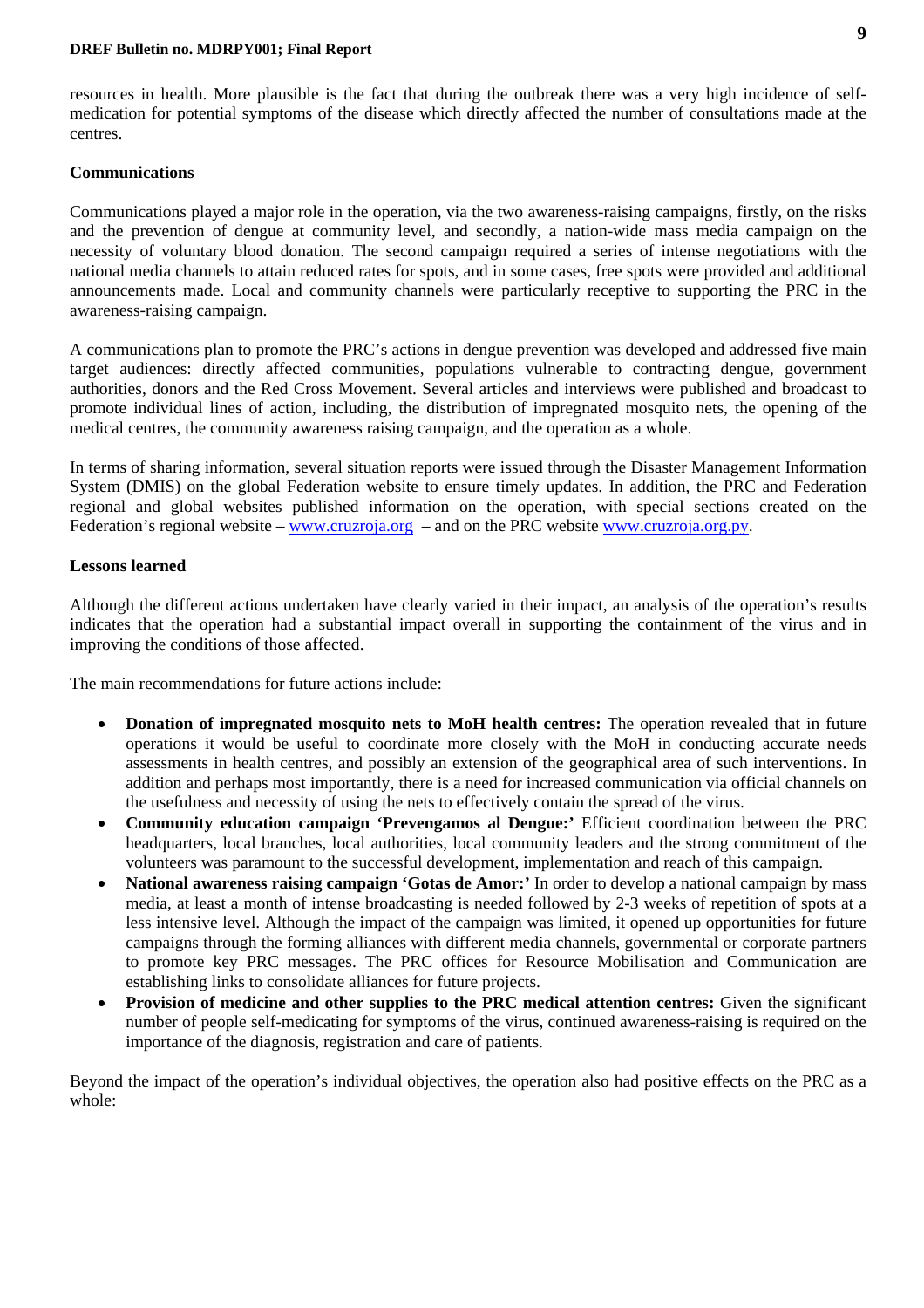- **Continued public and media relations:** It is hoped that the public developed a better understanding of the mission of the National Society through the visibility gained from actions undertaken by the operation, and in the activities the organization undertakes as a whole in serving affected communities.
- **Recruitment of new volunteers:** The operation served to attract a significant number of new volunteers many of which had also been affected by the virus. This is of particular importance in the regional branches, where activities served to capture, train and stimulate volunteers.
- **Strengthening of inter-departmental links:** The operation united volunteers and personnel from different departments of the PRC, not only strengthening the links between the different areas, but also consolidating different operational practices and training human resources in the implementation of the activities undertaken.
- **Formation of strategic alliances:** The operation required close coordination with government actors and other organizations working in the prevention of the virus and therefore served to strengthen links with a number of external actors, including the MoH, SEN, regional and local authorities, voluntary fire brigades, the police, the Armed Forces, community leaders and local education centres. Such links were not only vital in the effective implementation of this operation, but also serve as the basis for enhanced cooperation in future outbreaks and other PRC actions.

Although the operation has come to a close, the PRC recognises the need to continue its work on awareness-raising in dengue prevention, given the nature of the virus and the likelihood that the virus will emerge in the not too distant future. Awareness raising activities therefore continue in regional branches and also through disaster risk reduction projects currently being implemented in Asunción, and the Departments of Concepción, Itapúa and Neembucu, reprinting and distributing the materials produced during the operation. The PRC also continues close coordination with the MoH in the monitoring of new cases of dengue, as well as developing joint plans for community work in dengue prevention.

## *Final financial report below;*

*[click here to return to the title page or contact information](#page-0-0)*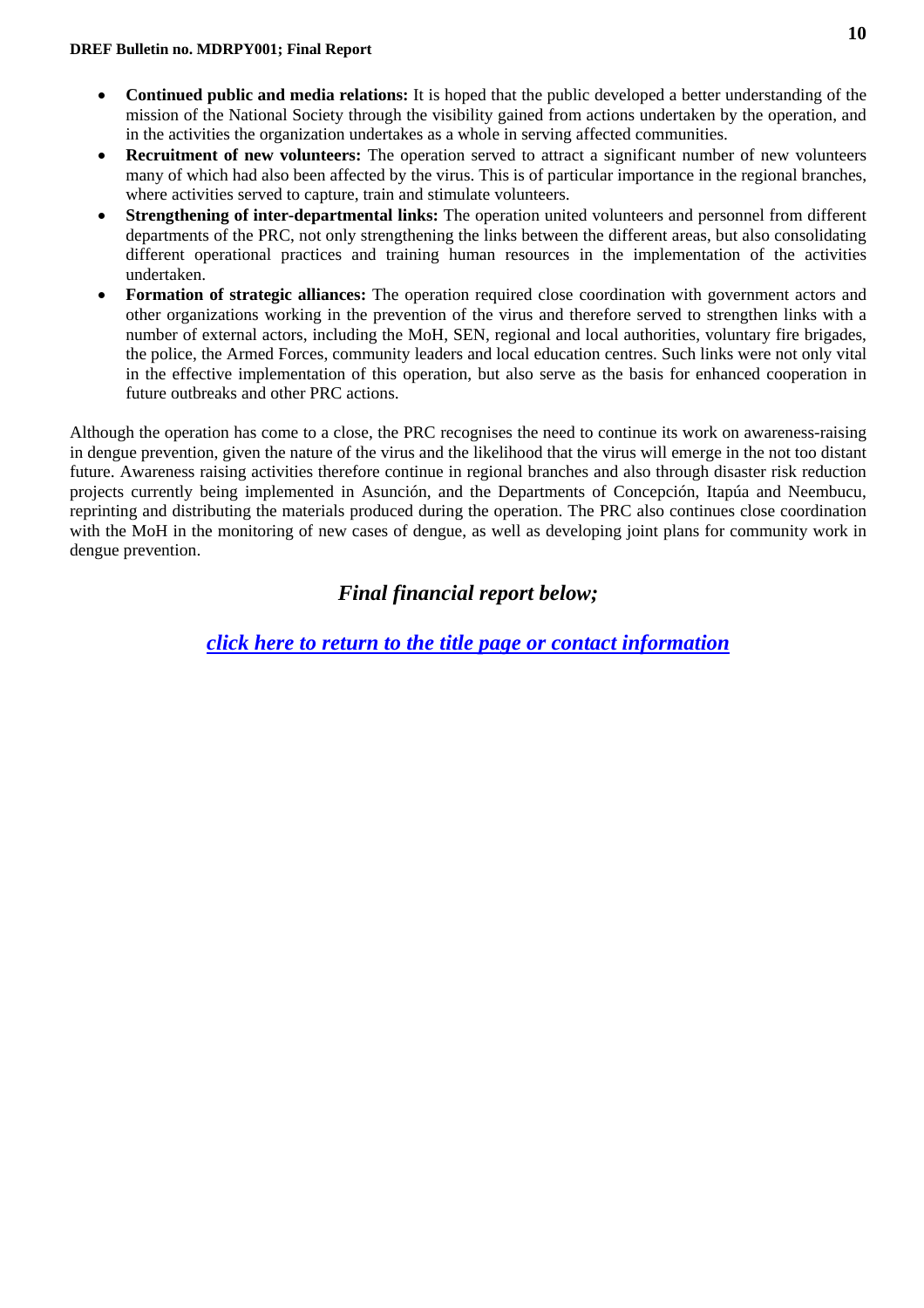### International Federation of Red Cross and Red Crescent Societies

MDRPY001 - PARAGUAY - DENGUE OUTBREAK

| <b>Selected Parameters</b> |                |  |  |  |  |
|----------------------------|----------------|--|--|--|--|
| Reporting Timeframe        | 2007/1-2007/9  |  |  |  |  |
| <b>Budget Timeframe</b>    | 2007/1-2007/12 |  |  |  |  |
| Appeal<br>Budget           | MDRPY001       |  |  |  |  |
|                            | APPEAL         |  |  |  |  |

**Final Financial Report** 

All figures are in Swiss Francs (CHF)

## I. Consolidated Response to Appeal

|                            |                                | <b>Health &amp; Care</b> | <b>Disaster</b><br>Management | Humanitarian<br><b>Values</b> | Organisational<br>Development | <b>Coordination &amp;</b><br>Implementation | <b>TOTAL</b> |
|----------------------------|--------------------------------|--------------------------|-------------------------------|-------------------------------|-------------------------------|---------------------------------------------|--------------|
| A. Budget                  |                                |                          | 68,000                        |                               |                               |                                             | 68,000       |
| <b>B. Opening Balance</b>  |                                |                          | 0                             |                               |                               |                                             | $\mathbf 0$  |
| Income                     | <b>Other Income</b>            |                          |                               |                               |                               |                                             |              |
|                            | <b>DREF Allocations</b>        |                          | 67.994                        |                               |                               |                                             | 67,994       |
|                            | <b>C6. Other Income</b>        |                          | 67.994                        |                               |                               |                                             |              |
|                            | C. Total Income = $SUM(C1.C6)$ |                          | 67,994                        |                               |                               |                                             | 67,994       |
| D. Total Funding = $B + C$ |                                |                          | 67,994                        |                               |                               |                                             | 67,994       |

## **II. Balance of Funds**

|                                    | <b>Health &amp; Care</b> | <b>Disaster</b><br><b>Management</b> | <b>Humanitarian</b><br><b>Values</b> | Organisational<br><b>Development</b> | <b>Coordination &amp;</b><br>Implementation | <b>TOTAL</b> |
|------------------------------------|--------------------------|--------------------------------------|--------------------------------------|--------------------------------------|---------------------------------------------|--------------|
| <b>B. Opening Balance</b>          |                          | ν                                    |                                      |                                      |                                             | $\mathbf{0}$ |
| C. Income                          |                          | 67,994                               |                                      |                                      |                                             | 67.994       |
| E. Expenditure                     |                          | $-67.994$                            |                                      |                                      |                                             | $-67.994$    |
| F. Closing Balance = $(B + C + E)$ |                          | υ                                    |                                      |                                      |                                             | 0            |